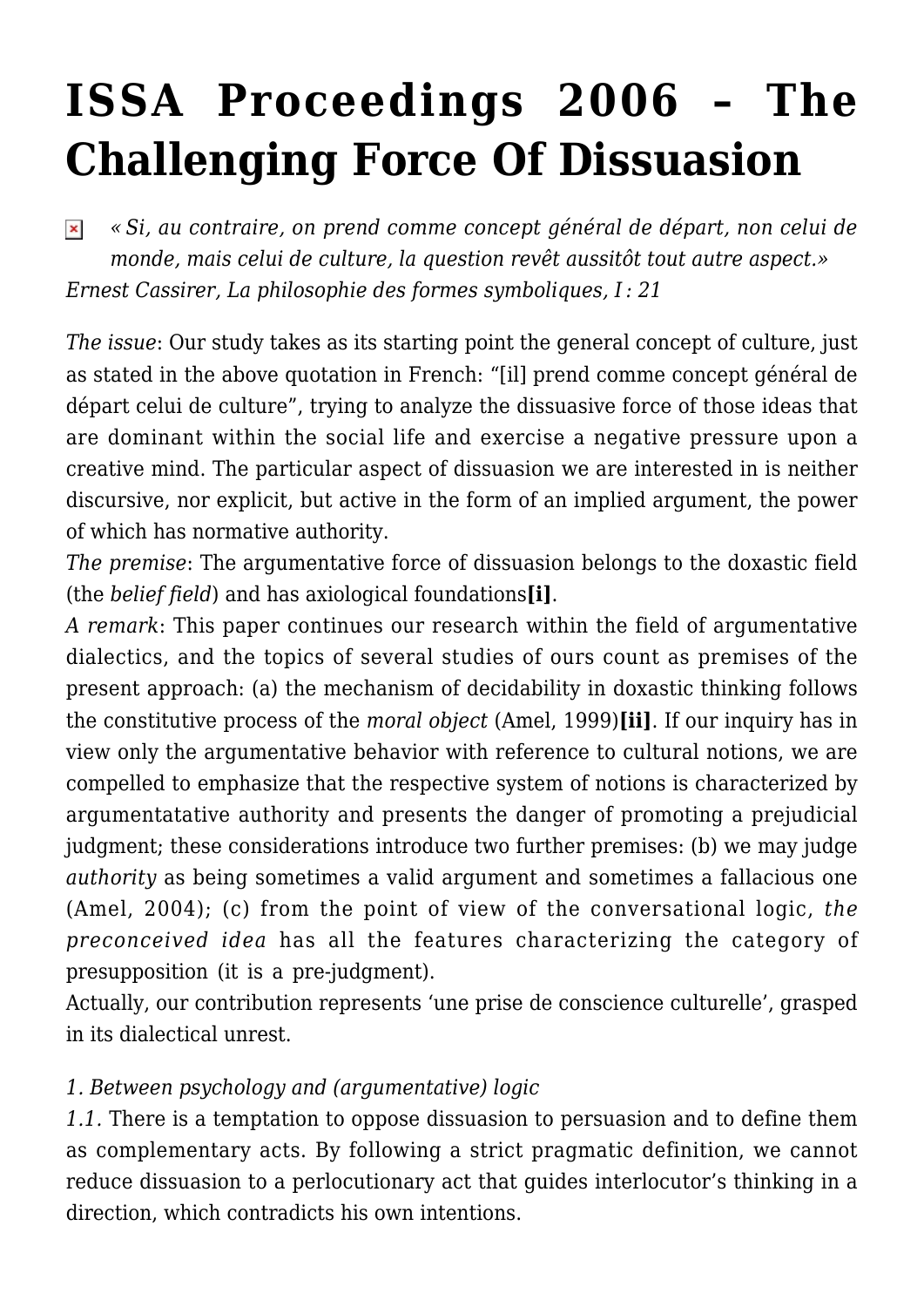Dissuasion is an exercitive act – a *demand*, [ca. institutionalized; ca. categorical]: (1) Don't do it, because…

Generally speaking, dissuasion is based on 'reasons' the agent supplies to an inter-agent, in order to make him change his mind and not to implement the plans he priorily projected. Dissuasion is a particular demand, through which an agent tries by *persuasion*, or even by psychological pressure, to determine somebody to forbear from doing a certain act. If the force of dissuasion is less powerful and the 'reasons' which are given are not sufficiently authoritative, the *demand* can be considered a behabitive act – *a piece of advice* (following Austin's classification of speech acts), an act through which a certain agent disconcerts others' plans or ideas.

(2) You, with your foreign accent, don't try to enter this college, because you'll have no chance!

The example (2) represents a piece of advice (the well-meaning force of which cannot be appreciated) given by a teacher to a pupil who speaks Romanian with a Moldavian accent.

Even in the case in which the dissuasion is not a linguistic act explicitly expressed, the illocutionary force it implies can be linguistically translated and it is interpreted as such by the inter-agent.

*1.2.* The pragmatic definition of dissuasion can be easily reformulated in conformity with the logic of dialectics, if the 'felicity conditions', through which dissuasion reaches an efficient effect, are considered parameters of the argumentatative function of dissuasion. In order for it to be convincing, dissuasion should satisfy two conditions: it should be performed from an authoritative position and should supply reasons, which are disadvantageous for the person to whom the act is addressed. The argumentatative force of dissuasion cannot be considered an indirect speech act, but an implied one, as presuppositions are.

As dissuasion is fundamentally an act that manages somebody's beliefs, the argumentative logic should be coupled with elements belonging to doxastic dialectics3. Consequently, the rhetoric involvement of doxa is extremely important. The argumentative logic, on which dissuasion is based, follows both the logic of rationality and the strategic logic. Through either of these operations, the agent is looking for persuasive means and calculates the interactive advantage he could obtain over his partner.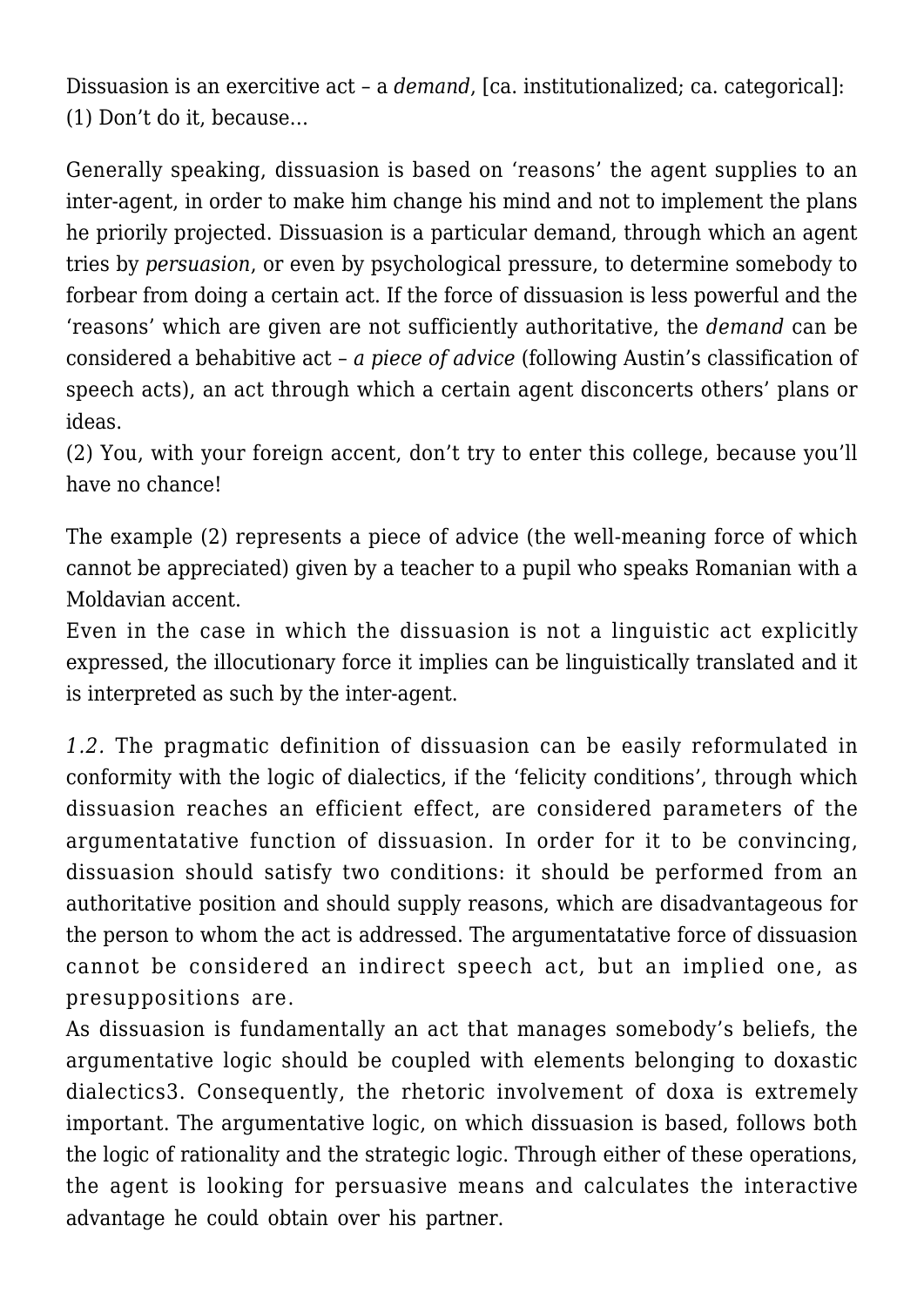In order for it to be able to dishearten someone from implementing one's plans, dissuasion, as an act, should satisfy an authoritative condition. This is the first thing the justificative enterprise4 of dissuasion brings into inquiry. It is impossible to persuade someone to forbear from doing a certain thing, or implementing one's plans, etc., without having a certain authority over that person. The authority can get the force of an argument in two cases: a) a power relationship, within which the advantage one part has over the other is institutionalized and recognized by both partners; and b) a certain moral superiority, and in this case the argument of authority is converted into an argument of credibility.

From the rhetorical point of view of the argumentative dialectics, we shall stress the following things, regarding the two important aspects that are mentioned:

(a) the authority is a matter of degree, and

(b) the authoritative argument, implied in dissuasion, can be either rationally supported or fallaciously imposed.

### *2. The crisis of the justification device*

*2.1* Among the rhetorical arguments that manipulate the 'reasons' through which somebody could be persuaded by dissuasion, we include the dominant ideas that a community shares at a specific time.

Within a community, there is a tendency to circulate forms of thinking, which are uncritically assumed and conventionally instituted, such as cultural axioms. In these particular cases, the state of mind has no value in itself, but it becomes pertinent as 'language' (a system of doxastic, respectively, axiological concepts), summarized in sets of several codes5 governing the speech, thinking or social behavior. We are confronted with a reality that rehabilitates the Saussurean definition of language as a social institution. Social psychology is responsible for this condition – an aspect we do not comment upon, but the fact that such beliefs being a kind of forma mentis, socially active, influence the common behavior, as authoritative arguments do. The condition of an institution-like mentality is a consequence of the formative principle, which within the belief field is excessively productive. Belief represents the cognitive 'territory' in search for forms and expression, therefore the ready-made beliefs are the best and the easiest support of the constitutive effort of axiological thinking. Axiological languages, scientific paradigms being included here, get more credibility when others share them, than when they are simply filtered by one's own mind. A value that circulates represents a reason of pertinence and to conform to it seems natural for the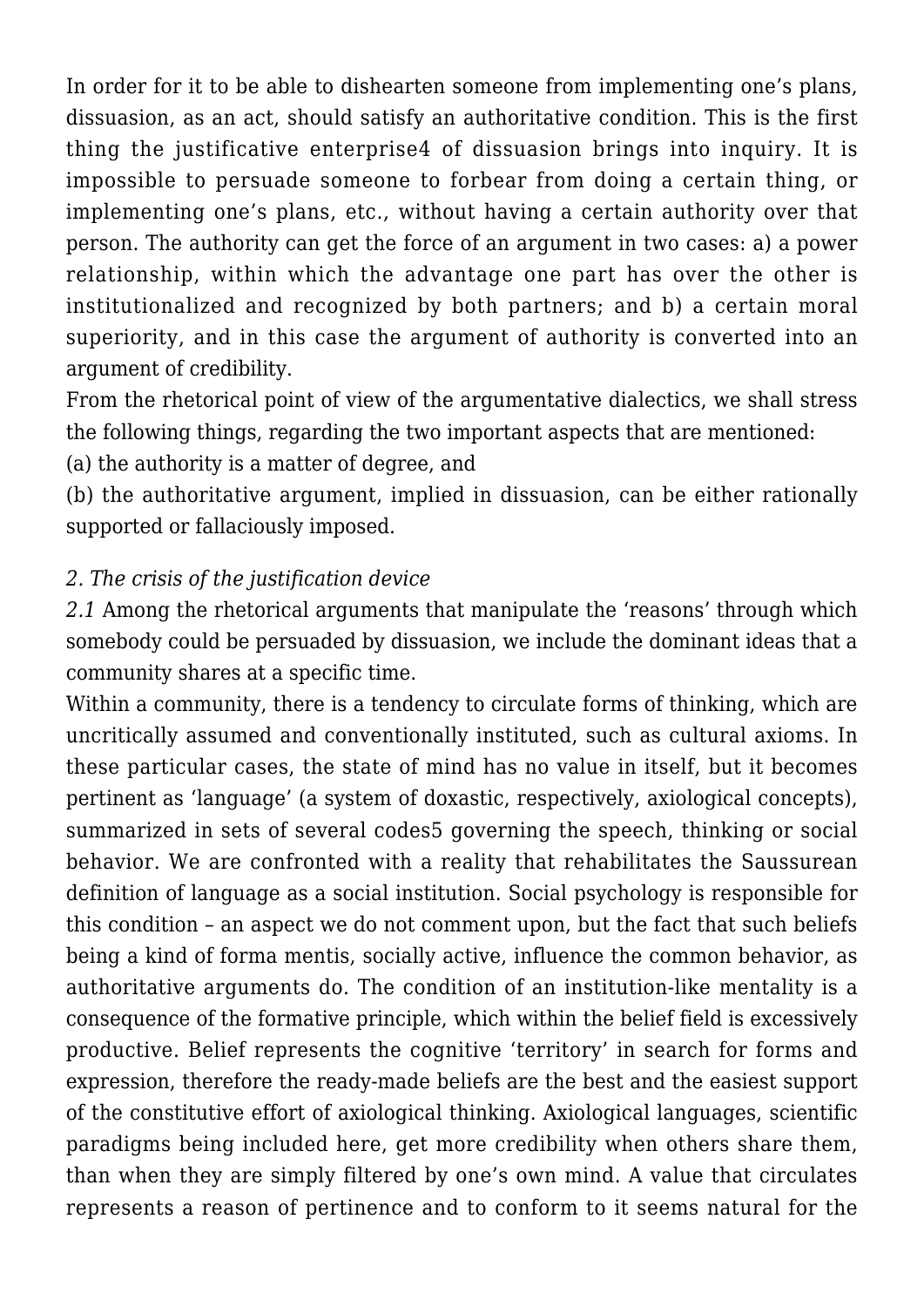common mind. This explanation tries to resume the process due to which the mechanism of prejudices is augmented within social life (Amel, 2005). A kind of cognitive laziness neutralizes the creative effects of doxastic dialectics and raises the power of intellectual behavior that has already acquired 'legitimacy' to the level of an institution.

When a ruler etc. is interested in imposing an axiological paradigm and in preserving it, the society is compelled to conform to this paradigm for a certain time:

*(3)* See the ironical but real example: General şi particular in gândirea generalilor si particularilor ("General and particular in the thinking of generals and private persons") – paper presented by a student at the Marxist-Leninist seminar (see Al.Stefanescu, 2006).

Within a scientific society, it is already impossible to imagine another scientific paradigm than that which is in fashion:

*(4)* "Let us analyze, in structuralist terms, the poem Cătelus cu părul creț!" ("Little dog with curly hair!"), a seminar work (see Al.Stefanescu, 2006).

Sometimes, the lack of cognitive proofs or the insufficient pertinence of the meaning of value concepts prepares the axiological field for distortion.

*(5)* Physicians say:"It is dangerous to eat eyes because they contain cholesterol!" (although, others, on the contrary, recommend eating an eye every day, because eyes contain lecithin)

*(6)* "We should admit social anarchy because it is impossible to fight against it!" (which means: 'Real democracy' is either an empty word or a utopia).

*(7)* "Don't try to be a polite and modest person, because you risk being included in the category of alte Sachen!"

There are paradoxical examples, when 'deconstructive' attitudes get social legitimacy and everybody chooses this way. It is extremely typical for people with a gregarious mentality to follow uncritically a non-conformist attitude, each individual cultivating for oneself the illusion of being original. We may see how great the influence still is in the following cases:

*(8)* The vulgarization of Nietzsche's attempt of Umwertung aller Werte (to transvaluate values) (Antichrist, last statement; see also the commentary in Yovel, 2000: 188);

*(9)* The vogue of the nihilist philosophers and the power of their dissuasive attempt of destroying the fundaments of belief, or the ascendancy of the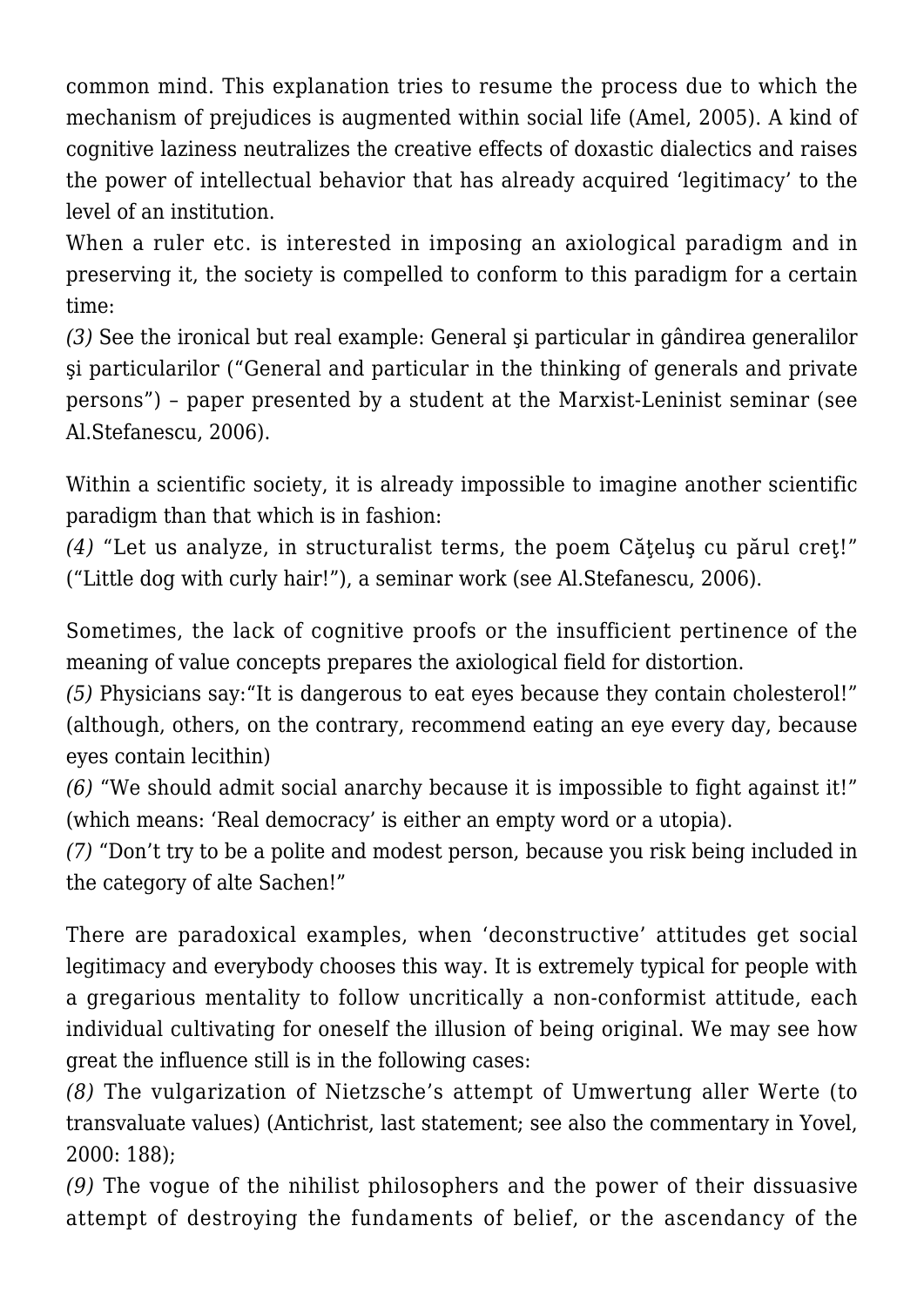representatives of postmodernism who advocate the neutralization of axiological oppositions;

*(10)* The tendency to be provocative, or to adopt a rebel behavior;

*(11)* Or even to speak at a brisk pace (see the radio or T.V. reports);

And so on.

In contradistinction to the common language, the institution of prejudices uncovers a kind of semantic vacuum, because the principle of intelligibility neglects the functions of doxastic dialectics. On the other hand, the fact that axiological systems are more flexible than common language is, time- and spacedependent, proves that argumentative dialectics is still active, even in moments when its importance is minimized.

# *2.2 Prejudices of any kind become prohibitive means for a creative mind.*

The original thinking of a person trying to express ideas in one's own language and to behave consequently does not assume predominance without proving the ideas' justificative power. For him, the rules of intellectual behavior, which is socially accepted, are usually under cognitive inquiry in order to examine whether they represent authentic beliefs or cultural prejudices (Amel, 2005). In what follows, we shall discuss two aspects that prove the way original thinking assumes 'the pressure of (axiological) language' in a critical way:

(a) The active role of a subject within the system of language, and

(b) The nature of the authoritative argument implied in dissuasion.

It is important to remind that dominant ideas are veiled in a kind of ambiguity; they are either rationally supported or fallaciously imposed.

# *3. Critical strategy*

*3.1* Due to the 'presupposition status' of prejudices and their surreptitious presence in illocutionary acts, the critical inquiry is easily corrupted. The implicit validation of prejudices allows a short cutting of criticism, during which only the subjective dimension of prejudices is removed and the categorical one is preserved, a procedure through which prejudices get the normative force of axiomatic options. (Cf. Amel, 2005) Consequently, once the normative power of prejudices becomes general, they constitute a sociolect, namely, a socially accepted code, 'an institution'.

From the history of deconstructive enterprises, we quote a fragment from Derrida's Force and Signification in order to emphasize the unstable equilibrium of forces and the role the individual has within language: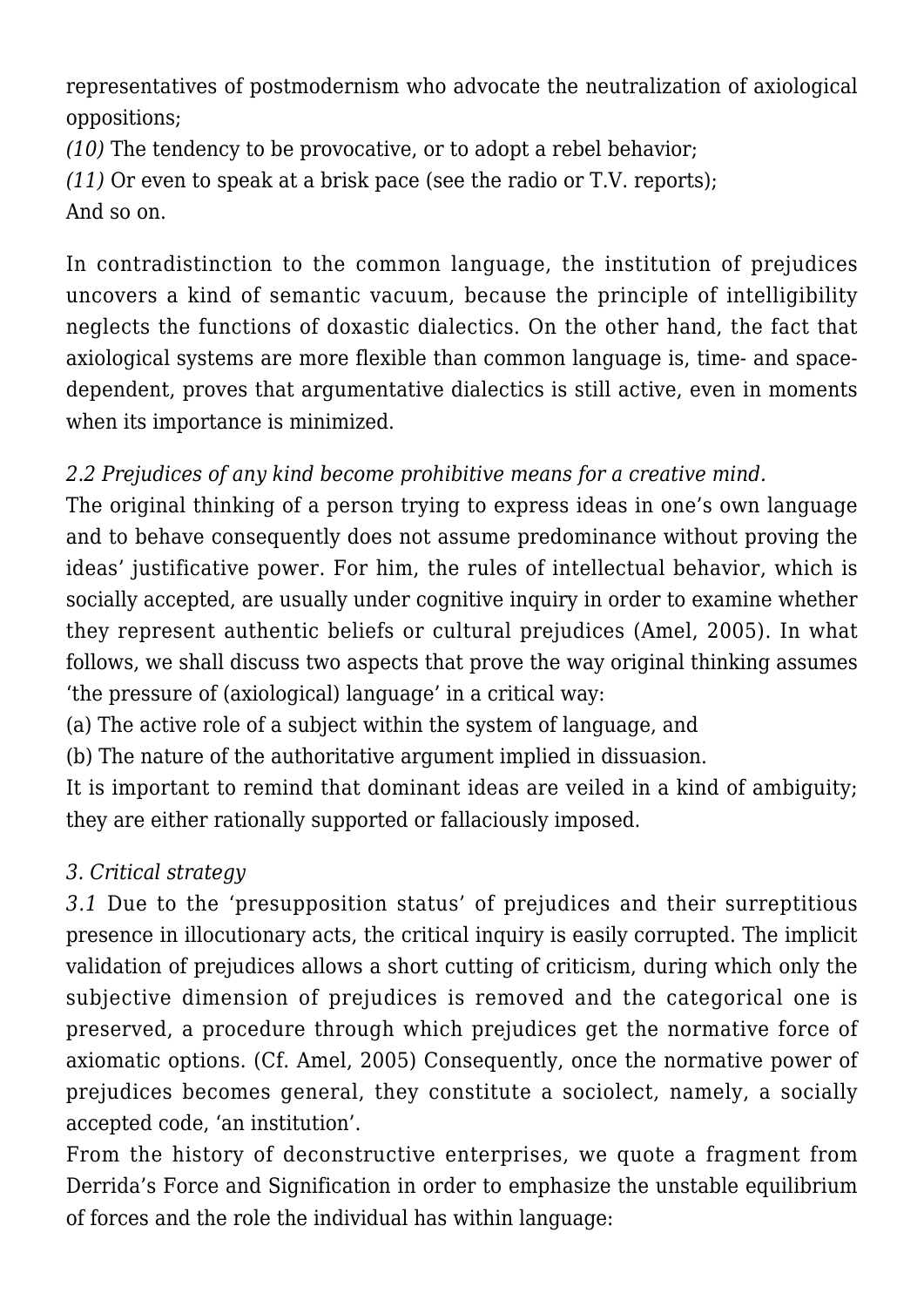"On perçoit la structure dans l'instance de la menace, au moment où l'imminence du péril concentre nos regards sur la clef de voûte [= point of tension – Our emphases] d'une institution sur la pierre où se résument sa possibilité et sa fragilité. On peut alors menacer méthodiquement la structure pour mieux la percevoir non seulement en ses nervures mais en ce lieu secret ou elle n'est ni érection, ni ruine, mais labilité. Cette opération s'appelle (en latin) soucier ou solliciter" [= convergent forces – Our emphases] (1967: 13).

Nothing is more unstable than the position of the subject under the pressure of an institution (in our case, the axiological commitment) and against which the interactive subject opposes his own force.

As far as nobody rejects dominant ideas, they maintain their supra-personal status, having normative power. However, the human mind has a critical inclination, especially when values are at stake. Therefore, the institutional status of axiological concepts triggers contrary effects. In spite of the force the institution of language imposes, by limiting free choices, the argumentative attitudes of creative individuals are challenged.

Naturally, we should not forget that 'the pressure of the system' is a question of degree: it is exercised either by normative force or by the force of the social choice. The concepts are loaded with specific connotations that make transparent both the authoritative argument and the axiological force they imply. In our study about "Justification transfer" (2004), we stated the following: "The (justification) process engenders the tension between two completely different parameters: the authority of the source versus the authorized source, regarding a certain point of view." The respective distinction has important consequences upon the interactive subject: In each case, an original thinking does not assume dominant ideas without a dialectical trial: 'the pressure of the system' should critically prove its power. If the source gets credibility, the individual resorts to the dissuasive argument:

*(12)* Smoking is dangerous for man's health!

It seems rational to conform to the dissuasive force of the above quoted example, because the authoritative argument cannot be doubted.

Sometimes, in spite of the inner resistance, the interactive subject is compelled to adopt either a conformist attitude or the strategy of silence.

(*13)* The totalitarian propaganda-discourse imposes a dominant speech that functions as an instrument of power. Language becomes a kind of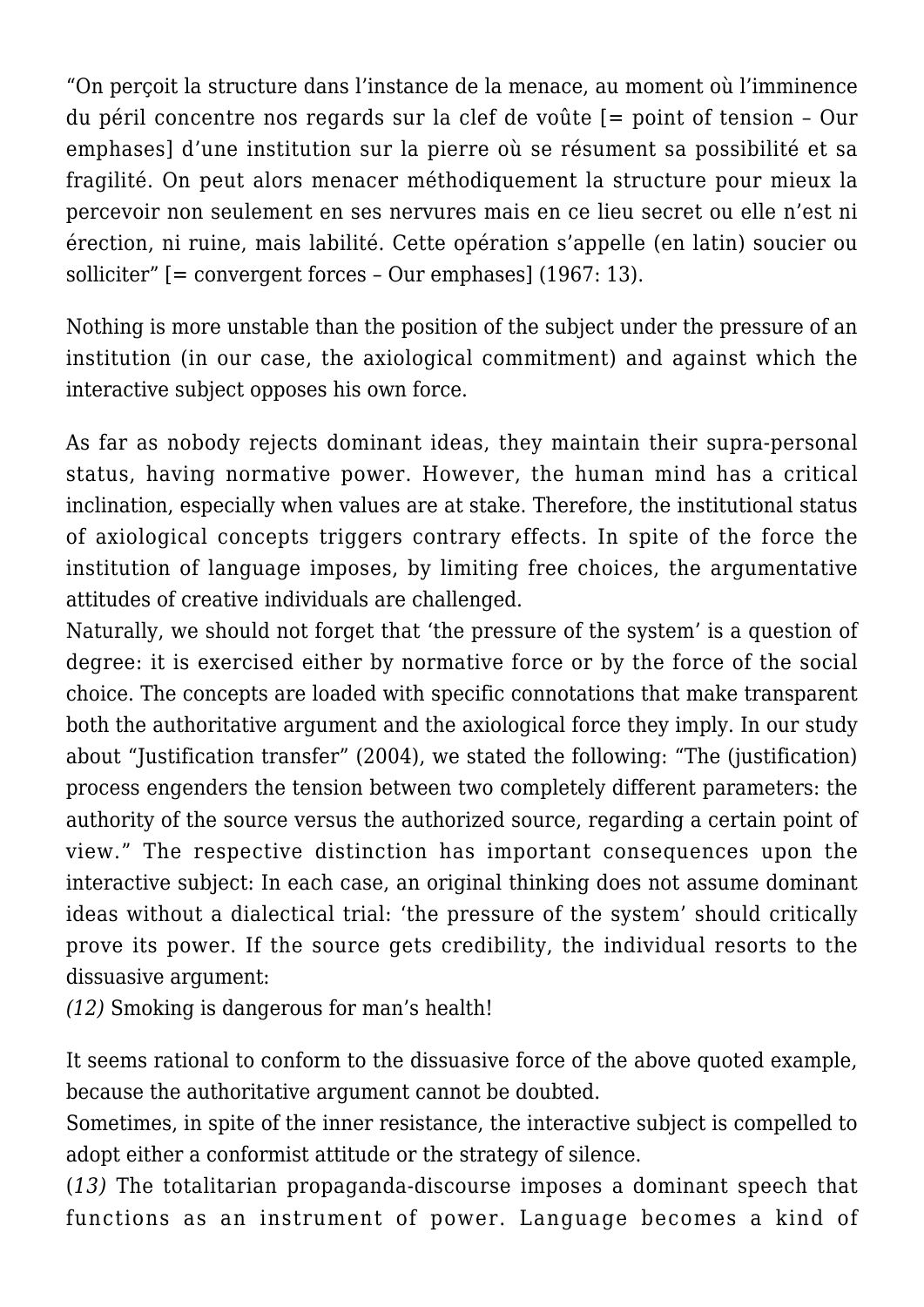FORTIFICATION wall impossible to be demolished. The authority of the source dissuades the interactive subject to manifest any critical attitude.

*(14)* Nobody dared to contradict the structuralist approach in the high tide of its development, while today nobody speaks any longer in terms of structuralist paradigm.

The last example proves that the force of a scientifically chosen paradigm cannot be easily demolished, although, there are scientists who can demonstrate the paradigmatic limits through theoretical shortcomings of the concepts supporting the respective paradigm. The scientific inertia is a known fact, because few people are able to reshape their minds.

*3.2*. Generally speaking, dissuasion undermines the position of the interactive subject and increases the uncertainty of his own decision. He is caught in a state of axiological doubt. Though it seems paradoxical, this situation triggers the critical attitude. It is less important to inquire the 'reasons', which one gives in order to dissuade somebody else, than to ascertain what is the authority that allows the performance of such an act.

In the particular case approached by us, the interactive subject who endures the pressure of the system, puts under inquiry the normative status of the system he belongs to. In fact, he examines the Argument of Authority that supports the pressure of the dominant ideas: are these ideas imposed by force (e.g., by totalitarian language), by fashion (the common patterns of the intellectual behavior), or can they give transcendental legitimacy to the axiological choice of a particular person?

If the interactive subject is under the 'pressure' of a totalitarian institution, he adopts an ambiguous strategy:

*(15)* He is ready to admit the counter-argument: If you cannot beat us, join us… or keep silent!

If the subject discloses that a socially corrupted mentality imposes upon him its rules, his critical attitude is more active.

Due to the dissociative function of argumentative dialectics, the justification process has great importance in the belief formation. On this level, the principle of rationality is based on meaning, the 'truth' of which cannot be proved but assumed by consciousness as far as it is pertinent for the thinking subject. Consequently, the principle of rationality should be increased by reasons of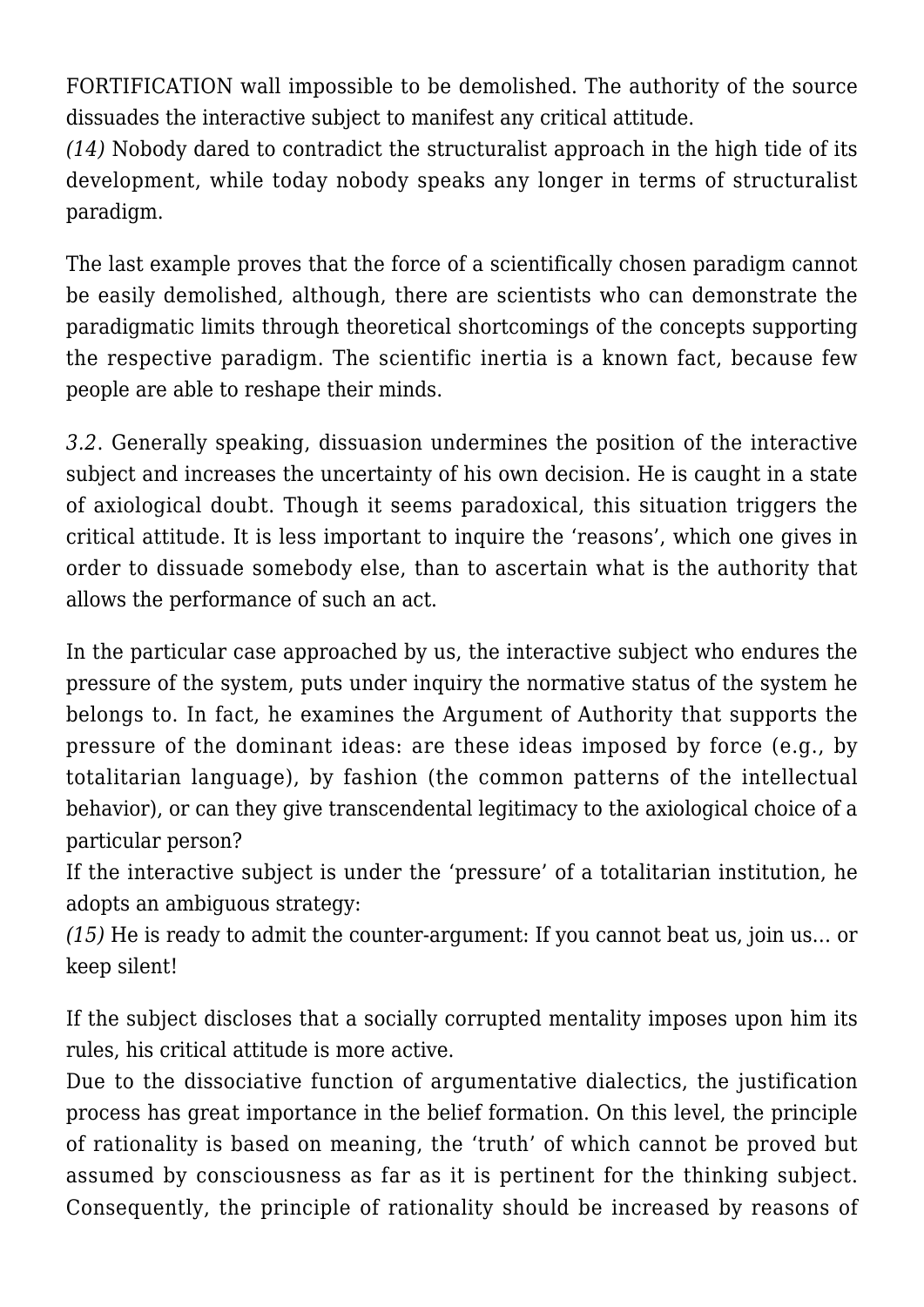intelligibility.

A person becomes less passive in one's choice when confronted with the dissuasive force of the axiological language which is 'in fashion' – i.e., the values shared by the members of the society he lives in. – The critical postulate, on which doxastic dialectics is constituted, and the interactive subject follows. affirms: "Since doxastic dialectics involves reflecting judgments (see Kant, 198l: 73-74), its entire justification procedure is supported by a higher degree of logic, where the Principle of Uncertainty calls upon a Principle of Transcendence." (Amel, 1999:6)

The Principle of Transcendence is a self-defining principle of generalization.**[vi]** In a reflective judgment, the Principle of Transcendence is a point of reference, a horizon that can give transcendental legitimacy to axiological choice.

If the first two cases – the totalitarian language and the ideas in fashion – disclose a fallacious authority, which has no rational force, there are, in exchange, dominant ideas, which define a society at a certain time and space. This case cannot be included in the category of an oppressive system. There are ideas representative for what is called Zeitgeist. An exigent mind cannot apply censorship in all these cases – Nietzsche's critical radicalism is not the best example to follow. By opening space for an unprejudiciated dialogue, even an exacting mind is caught within the hermeneutical circle, as Gadamer demonstrated: "Il n'y a pas de compréhension qui soit libre de tout préjugé." (1976:347; see also, M.Dascal: "It is impossible to think iesh mi-ein", that means: "to conceive something out of nothing.", 2004:161).

### CONCLUSION

Our debate regards the inner mechanism of culture – both its dynamics and its authenticity. We tried to demonstrate that the institutionalized ideas have dissuasive power, being prohibitive for a creative mind.

Within the pressure of cultural institutions, a creative mind is never a passive consumer of ideas in fashion, but a critical participant in a collective debate, for whom the most important step is to supply reasons for oneself, to reach the inner conviction that his sense-giving acts are pertinent for the ontological cognition and the configuration of a larger than priory given Weltanshauung.

## NOTES

**[i]** To be convincing, dissuasion should supply reasons that evaluate a situation, which are disadvantageous for somebody in particular.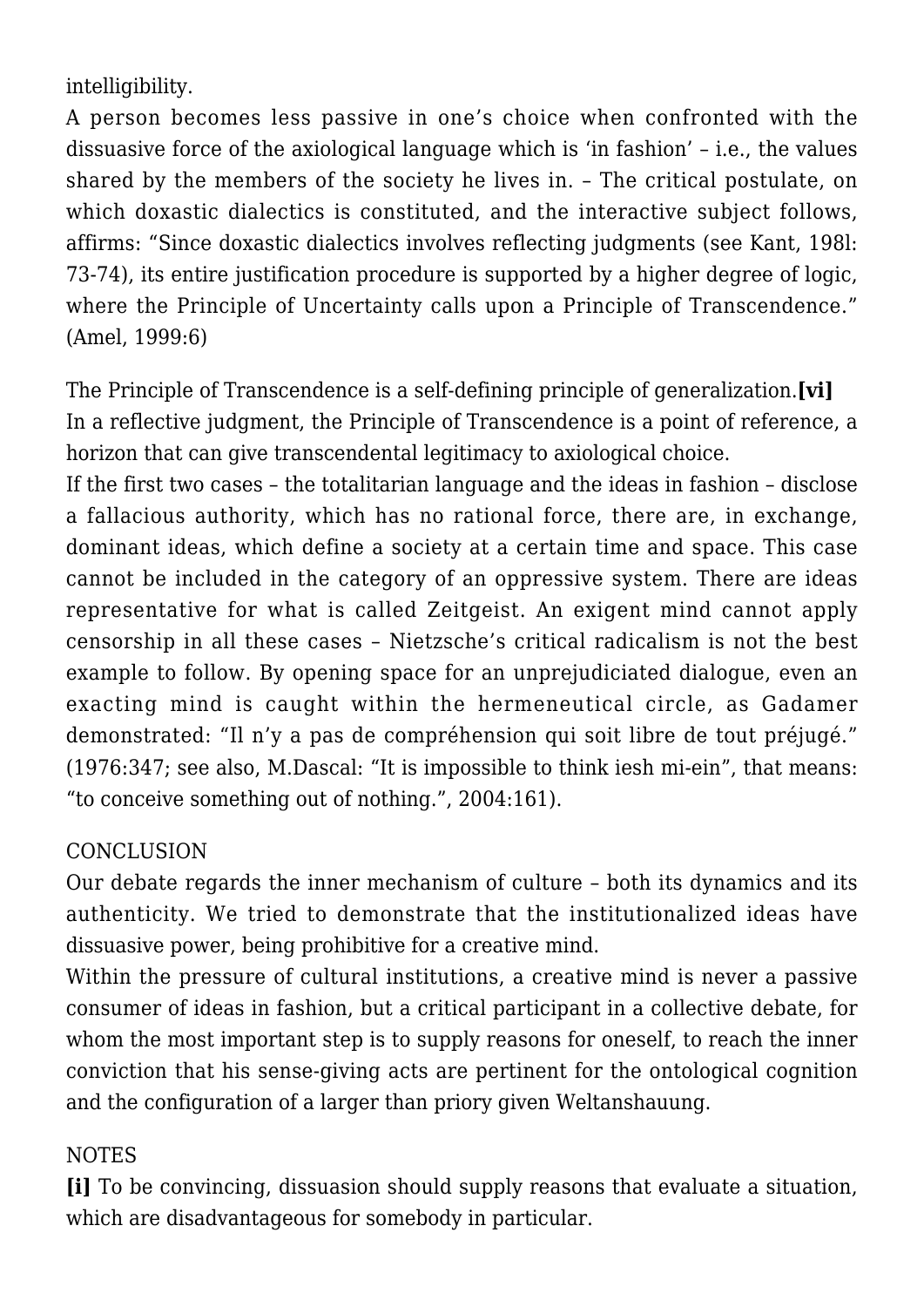**[ii]** The conclusions we reached in the respective study concern the general philosophy of cognition: Doxastic dialectics has three main functions (actually each argumentative dialectics does):

a. dissociative – it engenders cognitive intervals between opinion (the linguistic level, pragmatic being included), belief (the content put in consciousness) and doxa (the fundaments of axiological concepts);

b. justificative or critical – since doxastic dialectics involves reflecting judgments, its entire justificative procedure is supported by a higher degree of logic, where the Principle of Uncertainty calls upon a Principle of Transcendence, and

c. constitutive – doxastic dialectics opens conditions for an alternative truth, semantically constituted, not analytically proved.

**[iii]** See the premises on which this study is based, enumerated above.

## **[iv]** See note **[ii]**.

**[v]** Everybody knows what a 'code' means, but we shall consider a recently given definition that satisfies our culture-based argumentation: A speech code is defined as a system of socially constructed symbols and meanings, premises and rules, pertaining to communicative conduct. (See Keith Bairy, 2002).

**[vi]** When the reflecting subject alleges a Principle of Transcendence for his axiological choice, he defines himself through this principle, using his transcendental experience: see Husserl's transcendental phenomenology, 1957, and Bachelard's book, 1957.

## REFERENCES

Amel R. (1999). Doxastic Dialectic. The Persuasiv Truth. In: *RRL*, XLIV, 1-4, pp.3-12, Bucharest:EA.

Amel R. (2004). Justification Transfer. In: *Bucharest Working Papers in Linguistics*, Department of English, University of Bucharest, vol.VI, nr. 2/2004 (pp.45-52). Bucharest:EUB.

Amel R. (2005). Critica puterii de prejudecată – In: *Actele celui de al 4-lea Colocviu al Catedrei de Limbă română* (25-26 noiembrie 2004) (pp. 427-436). Bucharest: EUB.

Bachelard, S. (1957). *La logique de Husserl. Etude sur Logique formelle et Logique transcendentale*. Paris: PUF.

Bairy, K. (2002). Cut-ups, Slams and Jabs: Verbal aggressiveness or Politenes? In: F.H. van Eemeren, J.Anthony Blair, Ch.Willard & A.F. Snoeck Henkemans (Eds.), *Proceedings of the Fifth Conference of the International Society for the Study of Argumentation (ISSA)* (pp.93-104). Amsterdam: Sic Sat Series.